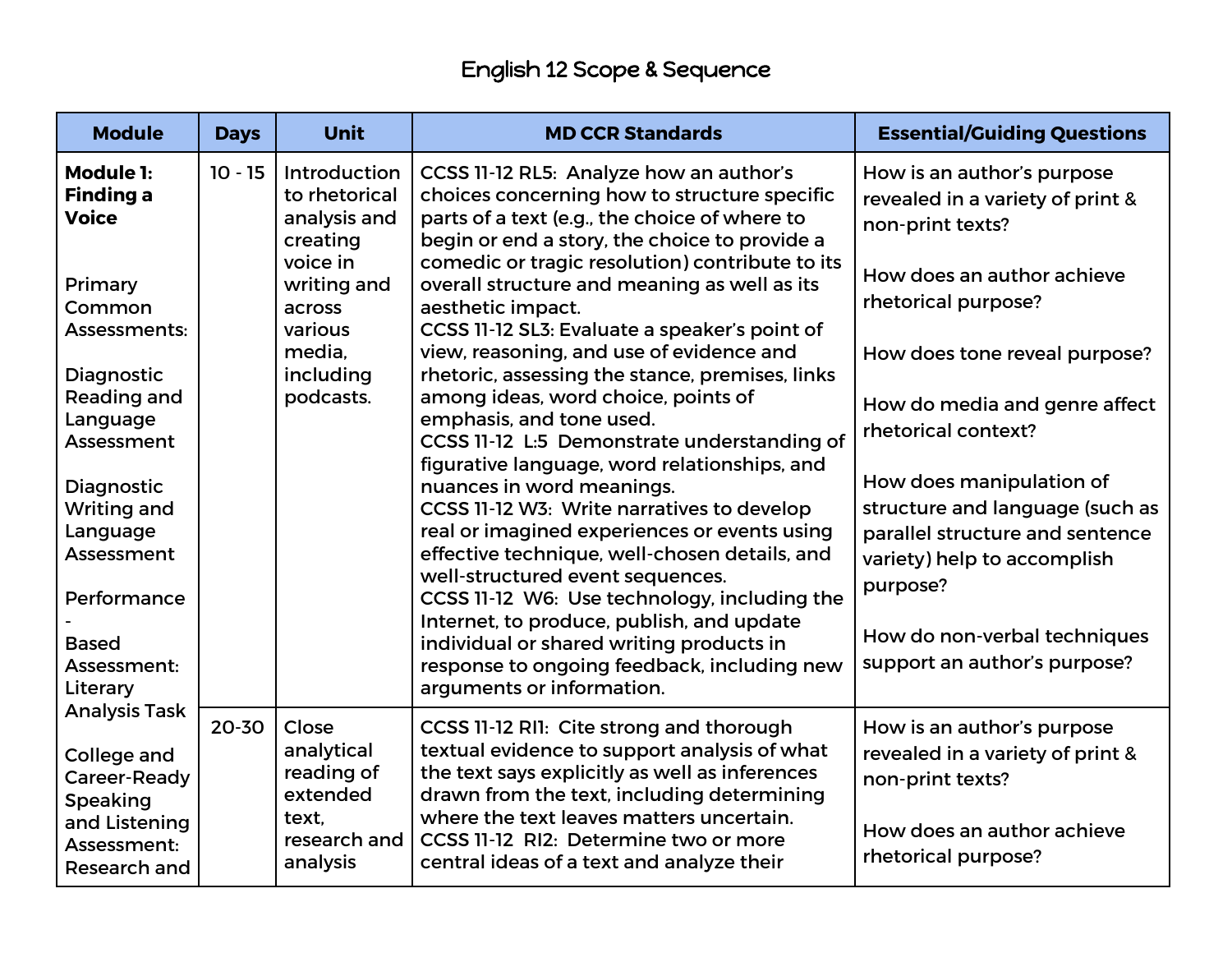| Analysis<br>Presentation | presentation    | development over the course of the text,<br>including how they interact and build on one  | How does tone reveal purpose?   |
|--------------------------|-----------------|-------------------------------------------------------------------------------------------|---------------------------------|
| and                      |                 | another to produce a complex analysis;                                                    |                                 |
| Annotated                | Primary         | provide an objective summary of the text.                                                 | How do media and genre affect   |
| Bibliography             | Texts:          | CCSS 11-12 RI3: Analyze a complex set of ideas<br>or sequence of events and explain how   | rhetorical context?             |
|                          | <b>Extended</b> | specific individuals, ideas, or events interact                                           |                                 |
|                          | Text (one of    | and develop over the course of the text.                                                  | How does manipulation of        |
|                          | the             | CCSS 11-12 RI4: Determine the meaning of                                                  | structure and language (such as |
|                          | following):     | words and phrases as they are used in the<br>text, including figurative, connotative, and | parallel structure and sentence |
|                          | Into the        | technical meanings; analyze how an author                                                 | variety) help to accomplish     |
|                          | Wild, Jon       | uses and refines the meaning of a key term or                                             | purpose?                        |
|                          | <b>Krakauer</b> | terms over the course of a text. (e.g., how                                               |                                 |
|                          | An              | Madison defines faction in Federalist No. 10).                                            | How do non-verbal techniques    |
|                          | American        | CCSS 11-12 RI5: Analyze and evaluate the                                                  | support an author's purpose?    |
|                          | Childhood,      | effectiveness of the structure an author uses                                             |                                 |
|                          | Annie           | in his or her exposition or argument,                                                     |                                 |
|                          | <b>Dillard</b>  | including whether the structure makes points                                              |                                 |
|                          | Evicted:        | clear, convincing, and engaging.                                                          |                                 |
|                          | Poverty and     | CCSS 11-12 RI6: Determine an author's point                                               |                                 |
|                          | Profit in the   | of view or purpose in a text in which the                                                 |                                 |
|                          | American        | rhetoric is particularly effective, analyzing                                             |                                 |
|                          | City,           | how style and content contribute to the                                                   |                                 |
|                          | Matthew         | power, persuasiveness, or beauty of the text.                                             |                                 |
|                          | Desmond         | CCSS 11-12 SL1: Initiate and participate                                                  |                                 |
|                          |                 | effectively in a range of collaborative                                                   |                                 |
|                          |                 | discussions (one-on-one, in groups, and<br>teacher-led) with diverse partners on grades   |                                 |
|                          |                 | 11-12 topics, texts, and issues, building on                                              |                                 |
|                          |                 | others' ideas and expressing their own clearly                                            |                                 |
|                          |                 | and persuasively.                                                                         |                                 |
|                          |                 | CCSS 11-12 W2: Write informative/explanatory                                              |                                 |
|                          |                 | texts to examine and convey complex ideas,                                                |                                 |
|                          |                 | concepts, and information clearly and                                                     |                                 |
|                          |                 | accurately through the effective selection,                                               |                                 |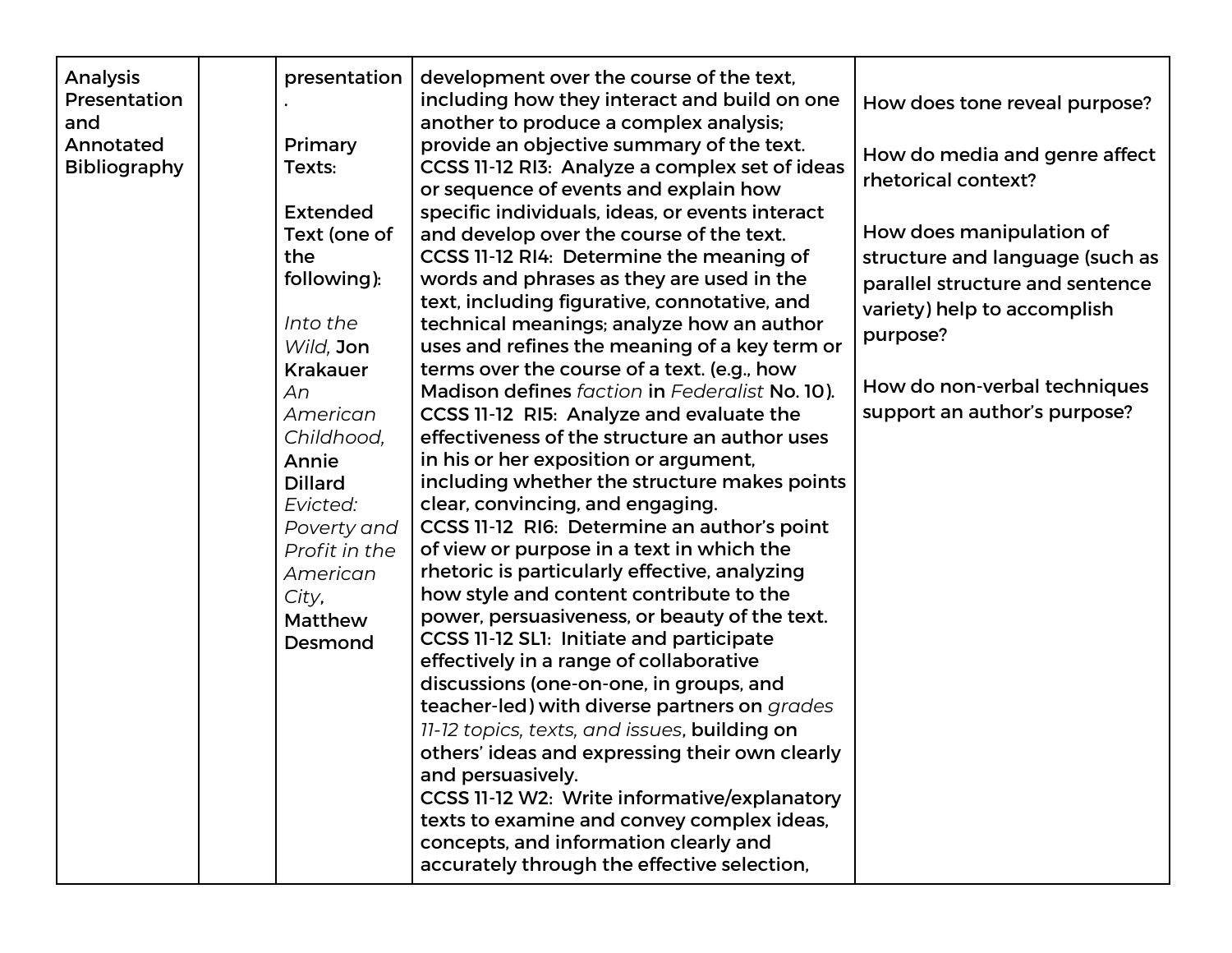|                                                                                             |         |                                                                                               | organization, and analysis of content.<br>CCSS 11-12 W7: Conduct short as well as more<br>sustained research projects to answer a<br>question (including a self-generated<br>question) or solve a problem; narrow or<br>broaden the inquiry when appropriate;<br>synthesize multiple sources on the subject,<br>demonstrating understanding of the subject<br>under investigation.<br>CCSS 11-12 W8: Gather relevant information<br>from multiple authoritative print and digital<br>sources, using advanced searches effectively;<br>assess the strengths and limitations of each<br>source in terms of the task, purpose, and<br>audience; integrate information into the text<br>selectively to maintain the flow of ideas,<br>avoiding plagiarism and overreliance on any<br>one source and following a standard format<br>for citation.<br>CCSS 11-12 W9: Draw evidence from literary<br>or informational texts to support analysis,<br>reflection, and research.<br>CCSS 11-12 W10: Write routinely over<br>extended time frames (time for research,<br>reflection, and revision) and shorter time<br>frames (a single sitting or a day or two) for a<br>range of tasks, purposes, and audiences. |                                                                           |
|---------------------------------------------------------------------------------------------|---------|-----------------------------------------------------------------------------------------------|---------------------------------------------------------------------------------------------------------------------------------------------------------------------------------------------------------------------------------------------------------------------------------------------------------------------------------------------------------------------------------------------------------------------------------------------------------------------------------------------------------------------------------------------------------------------------------------------------------------------------------------------------------------------------------------------------------------------------------------------------------------------------------------------------------------------------------------------------------------------------------------------------------------------------------------------------------------------------------------------------------------------------------------------------------------------------------------------------------------------------------------------------------------------------------------------------------|---------------------------------------------------------------------------|
| <b>Module 2:</b><br><b>Shakespeare</b><br>- Persuasion<br>and Analysis<br>Primary<br>Common | $3 - 5$ | Introduction<br>to<br>persuasion,<br>including<br>how diction<br>and<br>grammar<br>contribute | CCSS 11-12 RL5: Analyze how an author's<br>choices concerning how to structure specific<br>parts of a text (e.g., the choice of where to<br>begin or end a story, the choice to provide a<br>comedic or tragic resolution) contribute to its<br>overall structure and meaning as well as its<br>aesthetic impact.<br>CCSS 11-12 SL3: Evaluate a speaker's point of                                                                                                                                                                                                                                                                                                                                                                                                                                                                                                                                                                                                                                                                                                                                                                                                                                      | How does an author/speaker<br>appeal to and persuade her/his<br>audience? |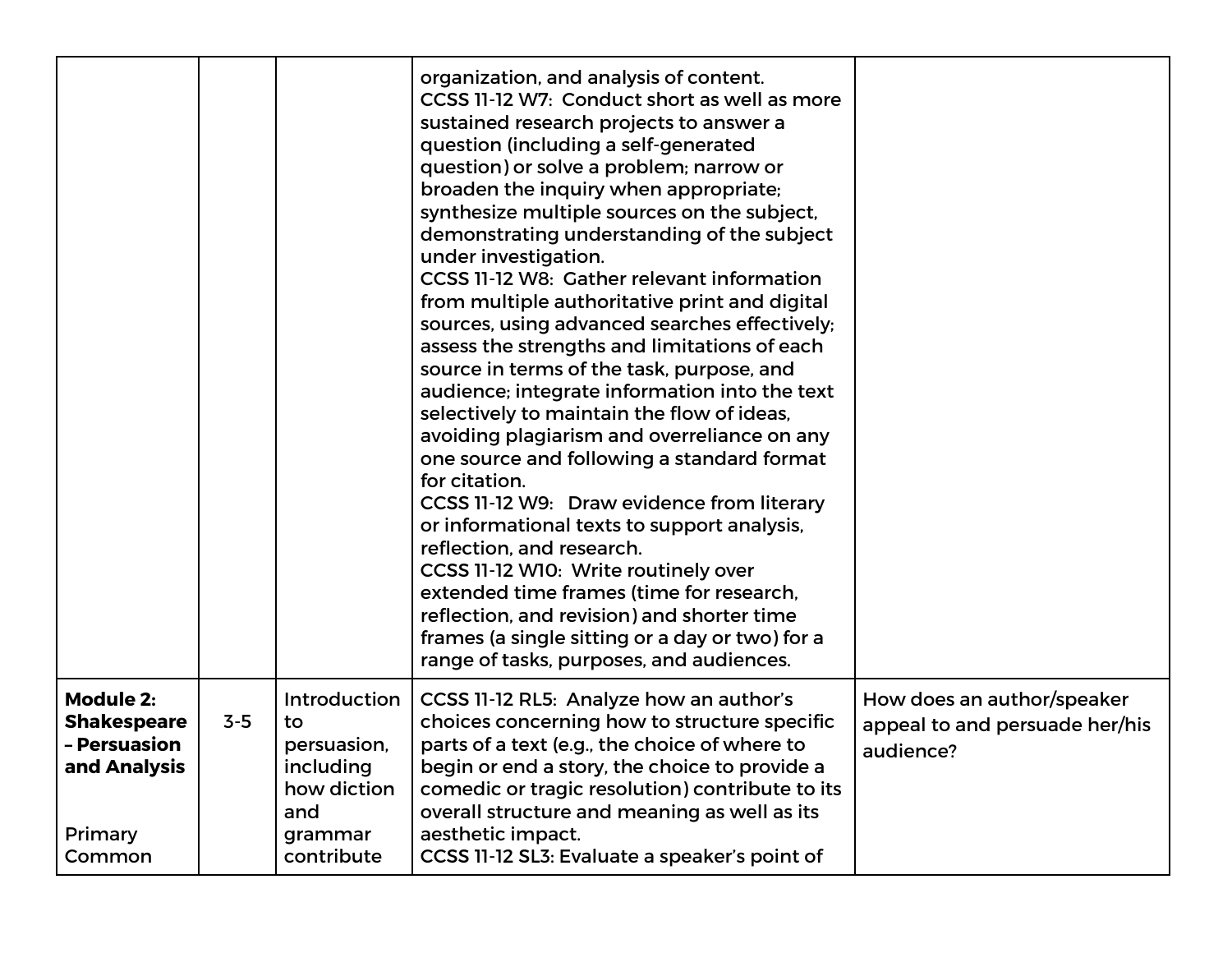| Assessments:<br>Performance<br><b>Based</b><br>Assessment:<br><b>Narrative</b><br><b>Writing Task</b><br>Performance<br><b>Based</b> |       | as<br>persuasive<br>techniques.<br>Primary<br>Texts:<br><i>Inaugural</i><br>Address <sub>1</sub><br>January 1961,<br>John F.<br>Kennedy                                                                                                                          | view, reasoning, and use of evidence and<br>rhetoric, assessing the stance, premises, links<br>among ideas, word choice, points of<br>emphasis, and tone used.                                                                                                                                                                                                                                                                                                                                                                                                                                                                                                                                                                                                                                                                                                                                                                                                                                                                                                                                           |                                                                                                                                                                                                                                                                                                                                                                                                                                               |
|--------------------------------------------------------------------------------------------------------------------------------------|-------|------------------------------------------------------------------------------------------------------------------------------------------------------------------------------------------------------------------------------------------------------------------|----------------------------------------------------------------------------------------------------------------------------------------------------------------------------------------------------------------------------------------------------------------------------------------------------------------------------------------------------------------------------------------------------------------------------------------------------------------------------------------------------------------------------------------------------------------------------------------------------------------------------------------------------------------------------------------------------------------------------------------------------------------------------------------------------------------------------------------------------------------------------------------------------------------------------------------------------------------------------------------------------------------------------------------------------------------------------------------------------------|-----------------------------------------------------------------------------------------------------------------------------------------------------------------------------------------------------------------------------------------------------------------------------------------------------------------------------------------------------------------------------------------------------------------------------------------------|
| Assessment:<br>Research<br><b>Simulation</b><br><b>Task</b>                                                                          | 20-30 | Close<br>analytical<br>reading of<br>extended<br>text and<br>research<br>project.<br>Primary<br>Texts:<br><b>Extended</b><br>Text<br>(one of the<br>following):<br>Henry V,<br>William<br>Shakespeare<br>The<br>Merchant of<br>Venice,<br>William<br>Shakespeare | CCSS 11-12 RL1: Cite strong and thorough<br>textual evidence to support analysis of what<br>the text says explicitly as well as inferences<br>drawn from the text, including determining<br>where the text leaves matters uncertain.<br>CCSS 11-12 RL2: Determine two or more<br>themes or central ideas of a text and analyze<br>their development over the course of the text,<br>including how they interact and build on one<br>another to produce a complex account;<br>provide an objective summary of the text.<br>CCSS 11-12 RL3: Analyze the impact of the<br>author's choices regarding how to develop<br>and relate elements of a story or drama (e.g.,<br>where a story is set, how the action is ordered,<br>how the characters are introduced and<br>developed).<br>CCSS 11-12 RL4: Determine the meaning of<br>words and phrases as they are used in the<br>text, including figurative and connotative<br>meanings; analyze the impact of specific<br>word choices on meaning and tone, including<br>words with multiple meanings or language<br>that is particularly fresh, engaging, or | How is an author's purpose<br>revealed in a variety of print &<br>non-print texts?<br>How does an author achieve<br>rhetorical purpose?<br>How does tone reveal purpose?<br>How do media and genre affect<br>rhetorical context?<br>How does manipulation of<br>structure and language (such as<br>parallel structure and sentence<br>variety) help to accomplish<br>purpose?<br>How do non-verbal techniques<br>support an author's purpose? |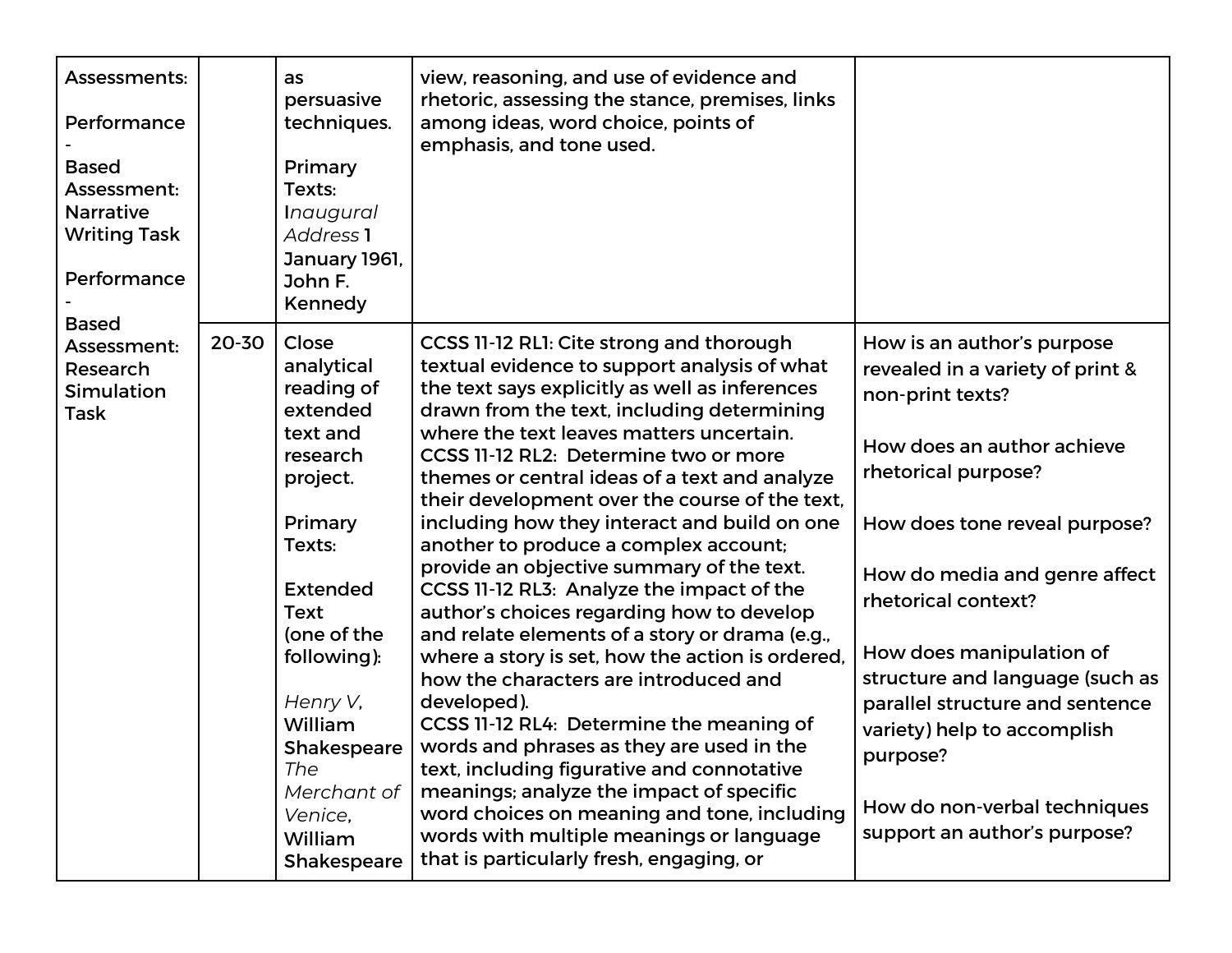|  | beautiful. (Include Shakespeare as well as<br>other authors.)<br>CCSS 11-12 RL5: Analyze how an author's<br>choices concerning how to structure specific<br>parts of a text (e.g., the choice of where to<br>begin or end a story, the choice to provide a<br>comedic or tragic resolution) contribute to its<br>overall structure and meaning as well as its<br>aesthetic impact.<br>CCSS 11-12 RL10: By the end of grade 11, read<br>and comprehend literature, including stories,<br>dramas, and poems, in the grades II-CCR text<br>complexity band proficiently, with scaffolding<br>as needed at the high end of the range.<br>CCSS 11-12 SL1: Initiate and participate<br>effectively in a range of collaborative<br>discussions (one-on-one, in groups, and<br>teacher-led) with diverse partners on grades<br>11-12 topics, texts, and issues, building on<br>others' ideas and expressing their own clearly<br>and persuasively.<br>CCSS 11-12 SL3: Evaluate a speaker's point of<br>view, reasoning, and use of evidence and<br>rhetoric, assessing the stance, premises, links<br>among ideas, word choice, points of<br>emphasis, and tone used.<br>CCSS 11-12 W2: Write informative/explanatory<br>texts to examine and convey complex ideas,<br>concepts, and information clearly and<br>accurately through the effective selection,<br>organization, and analysis of content.<br>CCSS 11-12 W3: Write narratives to develop<br>real or imagined experiences or events using<br>effective technique, well-chosen details, and |  |
|--|----------------------------------------------------------------------------------------------------------------------------------------------------------------------------------------------------------------------------------------------------------------------------------------------------------------------------------------------------------------------------------------------------------------------------------------------------------------------------------------------------------------------------------------------------------------------------------------------------------------------------------------------------------------------------------------------------------------------------------------------------------------------------------------------------------------------------------------------------------------------------------------------------------------------------------------------------------------------------------------------------------------------------------------------------------------------------------------------------------------------------------------------------------------------------------------------------------------------------------------------------------------------------------------------------------------------------------------------------------------------------------------------------------------------------------------------------------------------------------------------------------------------------------------------|--|
|  | well-structured event sequences.<br>CCSS 11-12 W7: Conduct short as well as more                                                                                                                                                                                                                                                                                                                                                                                                                                                                                                                                                                                                                                                                                                                                                                                                                                                                                                                                                                                                                                                                                                                                                                                                                                                                                                                                                                                                                                                             |  |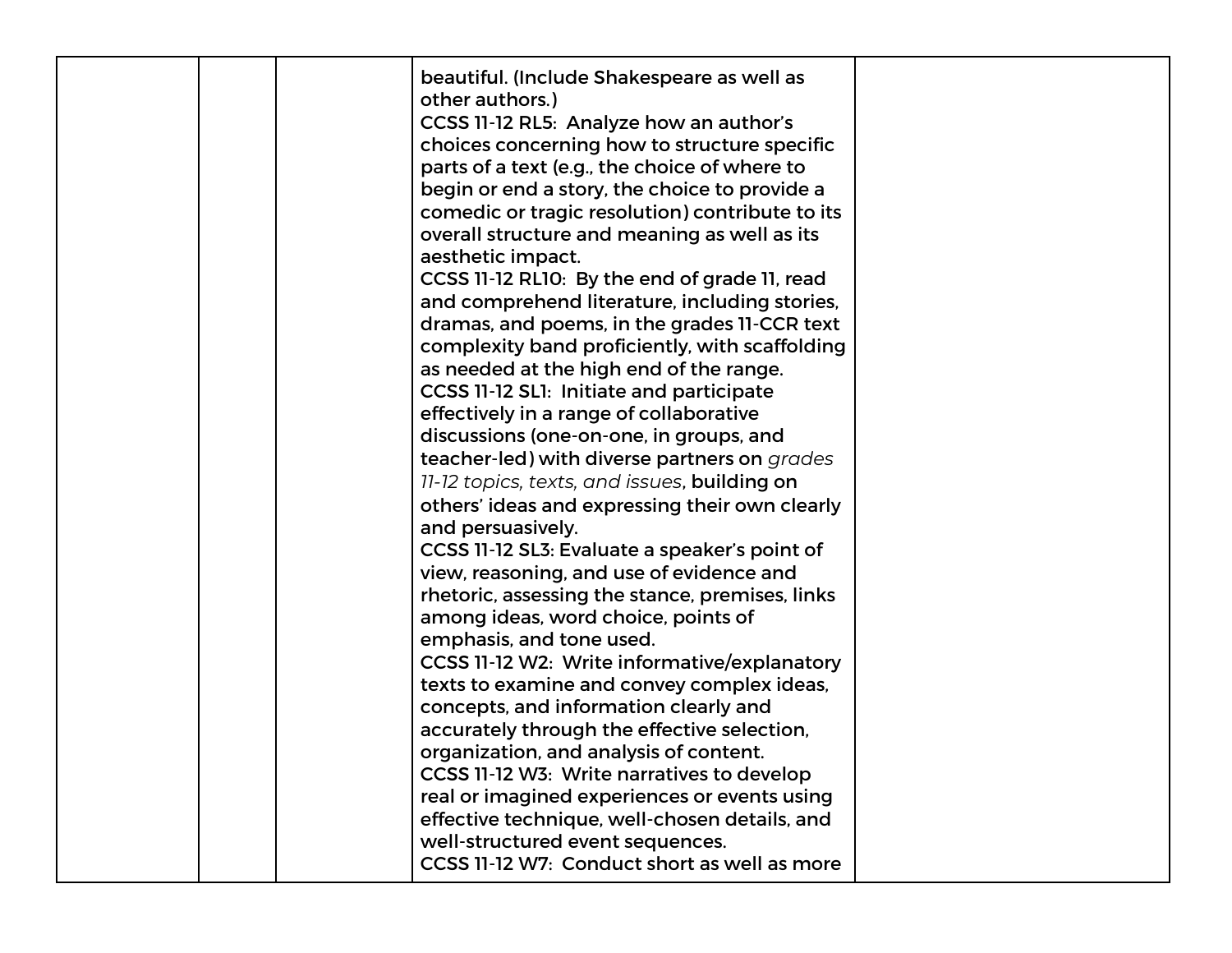|                                                                                                       |           |                                                                                                        | sustained research projects to answer a<br>question (including a self-generated<br>question) or solve a problem; narrow or<br>broaden the inquiry when appropriate;<br>synthesize multiple sources on the subject,<br>demonstrating understanding of the subject<br>under investigation.<br>CCSS 11-12 W8: Gather relevant information<br>from multiple authoritative print and digital<br>sources, using advanced searches effectively;<br>assess the strengths and limitations of each<br>source in terms of the task, purpose, and<br>audience; integrate information into the text<br>selectively to maintain the flow of ideas,<br>avoiding plagiarism and overreliance on any<br>one source and following a standard format<br>for citation.<br>CCSS 11-12 W9: Draw evidence from literary<br>or informational texts to support analysis,<br>reflection, and research.<br>CCSS 11-12 W10: Write routinely over<br>extended time frames (time for research,<br>reflection, and revision) and shorter time<br>frames (a single sitting or a day or two) for a<br>range of tasks, purposes, and audiences. |                                                                                                                                                                          |
|-------------------------------------------------------------------------------------------------------|-----------|--------------------------------------------------------------------------------------------------------|---------------------------------------------------------------------------------------------------------------------------------------------------------------------------------------------------------------------------------------------------------------------------------------------------------------------------------------------------------------------------------------------------------------------------------------------------------------------------------------------------------------------------------------------------------------------------------------------------------------------------------------------------------------------------------------------------------------------------------------------------------------------------------------------------------------------------------------------------------------------------------------------------------------------------------------------------------------------------------------------------------------------------------------------------------------------------------------------------------------|--------------------------------------------------------------------------------------------------------------------------------------------------------------------------|
| <b>Module 3: Be</b><br>the Change<br>Primary<br>Common<br>Assessments:<br>College and<br>Career-Ready | $10 - 20$ | Close<br>analytical<br>reading of<br>extended<br>text and<br>research<br>project.<br>Primary<br>Texts: | CCSS 11-12 SL1: Initiate and participate<br>effectively in a range of collaborative<br>discussions (one-on-one, in groups, and<br>teacher-led) with diverse partners on grades<br>11-12 topics, texts, and issues, building on<br>others' ideas and expressing their own clearly<br>and persuasively.<br>CCSS 11-12 SL3: Evaluate a speaker's point of<br>view, reasoning, and use of evidence and<br>rhetoric, assessing the stance, premises, links                                                                                                                                                                                                                                                                                                                                                                                                                                                                                                                                                                                                                                                         | How is an author's purpose<br>revealed in a variety of print &<br>non-print texts?<br>How does an author achieve<br>rhetorical purpose?<br>How does tone reveal purpose? |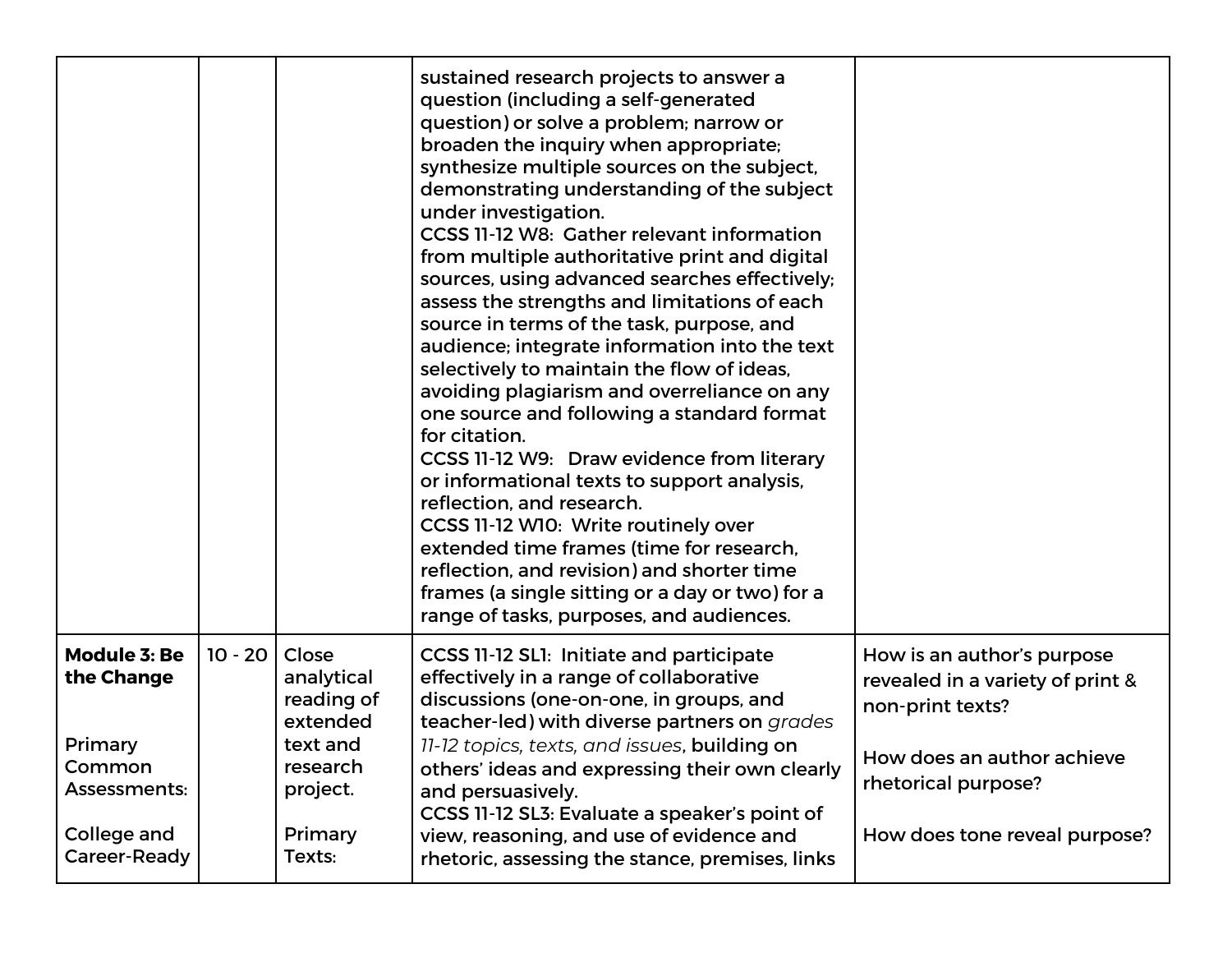| Research            |                 | among ideas, word choice, points of             | How do media and genre affect   |
|---------------------|-----------------|-------------------------------------------------|---------------------------------|
| Assessment:         | <b>Extended</b> | emphasis, and tone used.                        | rhetorical context?             |
| <b>Social Issue</b> | Text -          | CCSS 11-12 W1: Write arguments to support       |                                 |
| Research and        | Documentar      | claims in an analysis of substantive topics or  | How does manipulation of        |
| Production          | У               | texts, using valid reasoning and relevant and   |                                 |
| <b>of</b>           | (one of the     | sufficient evidence.                            | structure and language (such as |
| Documentar          | following):     | CCSS 11-12 W7: Conduct short as well as more    | parallel structure and sentence |
| y or Public         |                 | sustained research projects to answer a         | variety) help to accomplish     |
| <b>Service</b>      | The Barkley     | question (including a self-generated            | purpose?                        |
| Announceme          | Marathons:      | question) or solve a problem; narrow or         |                                 |
| nt                  | The Race        | broaden the inquiry when appropriate;           | How do non-verbal techniques    |
|                     | That Eats Its   | synthesize multiple sources on the subject,     | support an author's purpose?    |
|                     | Young,          | demonstrating understanding of the subject      |                                 |
| Final Exam:         | Annika Iltis    | under investigation.                            |                                 |
| Reading and         | and Timothy     | CCSS 11-12 W8: Gather relevant information      |                                 |
| Language            | Kane            | from multiple authoritative print and digital   |                                 |
| Assessment          |                 | sources, using advanced searches effectively;   |                                 |
|                     | The Cove,       | assess the strengths and limitations of each    |                                 |
| Final Exam:         | Louise          | source in terms of the task, purpose, and       |                                 |
| <b>Writing and</b>  | <b>Psihoyos</b> | audience; integrate information into the text   |                                 |
| Language            |                 | selectively to maintain the flow of ideas,      |                                 |
| Assessment          | <b>Extended</b> | avoiding plagiarism and overreliance on any     |                                 |
|                     | <b>Text</b>     | one source and following a standard format      |                                 |
|                     | (one of the     | for citation.                                   |                                 |
|                     | following):     | CCSS 11-12 W9: Draw evidence from literary      |                                 |
|                     |                 | or informational texts to support analysis,     |                                 |
|                     | A Tale of       | reflection, and research.                       |                                 |
|                     | Two Cities,     | CCSS 11-12 W10: Write routinely over            |                                 |
|                     | <b>Charles</b>  | extended time frames (time for research,        |                                 |
|                     | <b>Dickens</b>  | reflection, and revision) and shorter time      |                                 |
|                     | Lord of the     | frames (a single sitting or a day or two) for a |                                 |
|                     | Flies,          | range of tasks, purposes, and audiences.        |                                 |
|                     | William         |                                                 |                                 |
|                     | Golding         |                                                 |                                 |
|                     | Where Men       |                                                 |                                 |
|                     | Win Glory:      |                                                 |                                 |
|                     |                 |                                                 |                                 |